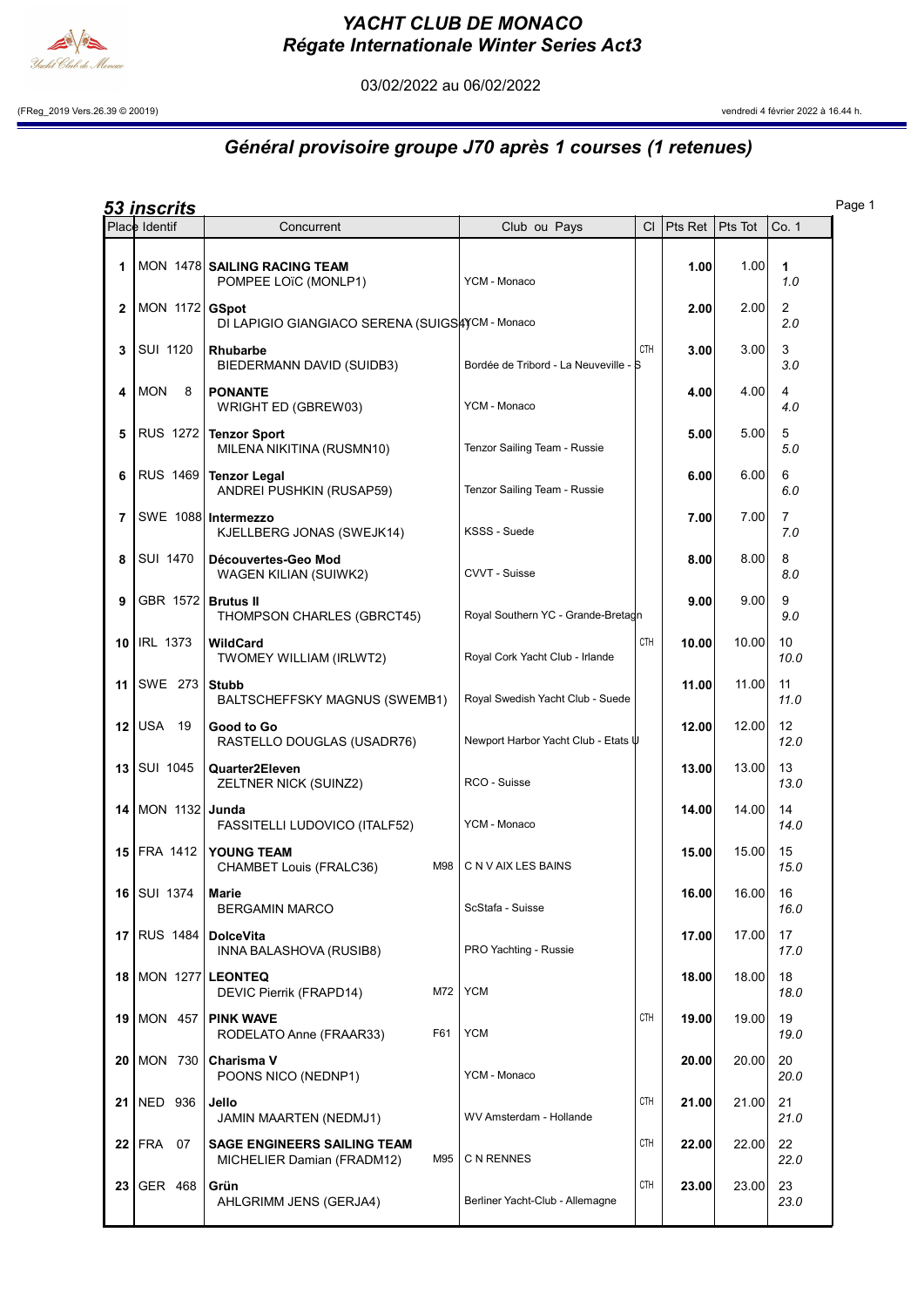Régate Internationale Winter Series Act3 **Page 2** Page 2

|      | Place Identif               | Concurrent                                                                              | Club ou Pays                          | СI         | Pts Ret        | Pts Tot        | Co. 1              |
|------|-----------------------------|-----------------------------------------------------------------------------------------|---------------------------------------|------------|----------------|----------------|--------------------|
|      |                             | 24   MON 1405   Irruenza<br>MATTEO SCANDOLERA F. (ITAFS44)                              | YCM - Monaco                          | <b>CTH</b> | 24.00          | 24.00          | 24<br>24.0         |
|      |                             | 25   MON 147   CONFLUENCE<br>COUTURIER Thomas (FRATC53)<br>M88                          | S. N. M.                              | CTH        | 25.00          | 25.00          | 25<br>25.0         |
|      | 26   SUI 1308               | Jerry<br>STUDER THOMAS (SUITS3)                                                         | Cercle de la Voile de Neuchâtel - Sui | <b>CTH</b> | 26.00          | 26.00          | 26<br>26.0         |
| 27   | MON 707                     | <b>PICCININA</b><br>M55<br>ROBERTI Stefano (MONSR1)                                     | <b>YCM</b>                            |            | 27.00          | 27.00          | 27<br>27.0         |
|      |                             | 28 MON 1619 Moonlight II<br>PETERSON GRAEME (GBRGP52)                                   | YCM - Monaco                          |            | 28.00          | 28.00          | 28<br>28.0         |
|      |                             | $29$ GER 453 Led Zeppelin<br><b>KECK PATRICK</b>                                        | Württembergischer Yacht-Club - Alle   |            | 29.00          | 29.00          | 29<br>29.0         |
|      | 30   NED 927                | Kim from holland<br>VAN DAELEN ALWIN (NEDAV9)                                           | KWV de Kaag - Hollande                |            | 30.00          | 30.00          | 30<br>30.0         |
| ا 31 | MON<br>- 70                 | <b>LEVANTE</b><br>M02<br>VICIANA Logan                                                  | <b>YCM</b>                            |            | 31.00          | 31.00          | 31<br>31.0         |
|      | 32 FIN 673                  | Alandia<br>RONNBERG MARKUS                                                              | ASS - Finlande                        |            | 32.00          | 32.00          | 32<br>32.0         |
| 33   | GER 449                     | Joker<br>HANNEMANN DANIEL                                                               | Konstanzer Yacht Club - Allemagne     |            | 33.00          | 33.00          | 33<br>33.0         |
|      | 34 SUI 838<br>35   SUI 1058 | team 838<br><b>FISCHER MATHIEU</b>                                                      | SNG - Suisse                          |            | 34.00          | 34.00<br>35.00 | 34<br>34.0<br>35   |
| 36   | <b>ITA 1204</b>             | <b>Jessie Tante</b><br>ANTONOV ANTON<br>Viva                                            | Suisse                                |            | 35.00<br>36.00 | 36.00          | 35.0<br>36         |
| 37 I | MON 1620 ZERO               | MOLLA ALESSANDRO (ITTAAM58)                                                             | AVAV Luino - Italie                   |            | 37.00          | 37.00          | 36.0<br>37         |
|      | 38 FRA 1292                 | M89<br><b>BUDDE Adrian (GERAB81)</b><br>TEAM 42                                         | <b>YCM</b>                            |            | 38.00          | 38.00          | 37.0<br>38         |
| 39   | FRA 1291                    | MUSTIER Jean pierre (FRAJM77)<br>M61<br><b>FILOCHARD</b>                                | UYC                                   |            | 39.00          | 39.00          | 38.0<br>39         |
| 40   |                             | M44<br><b>RIBOUD Patrice</b><br>SWE 436   Pandion Racing                                | <b>Y C CANNES</b>                     |            | 40.00          | 40.00          | 39.0<br>40         |
| 41   | GER 1526                    | SINDEMAN JON (SWEJS6)<br>Sea You                                                        | KSSS - Suede                          |            | 41.00          | 41.00          | 40.0<br>41         |
|      | 42 FIN 716                  | BINDER INGO (GERIB14)<br>Revalence                                                      | SVWu - Allemagne                      |            | 42.00          | 42.00          | 41.0<br>42         |
|      | 43 MON 731                  | OSTERMAN JAN (FINJO5)<br>Tinnj70                                                        | Brändö Seglare - Finlande             | CTH        | 43.00          | 43.00          | 42.0<br>43         |
|      | 44 SUI 1142                 | <b>GABASIO CESARE (ITACG43)</b><br><b>Attaque</b>                                       | YCM - Italie                          | CTH        | 44.00          | 44.00          | 43.0<br>44         |
| 45   | NED 9046                    | DUBOIS ANDREA (SUIAD11)<br><b>Motions</b>                                               | YCB - Suisse                          |            | 45.00          | 45.00          | 44.0<br>45         |
|      | 46 RUS 1399                 | VAN OEVEREN LENNARD (NEDLV8)<br><b>Jupiter</b>                                          | WSVW - Hollande                       |            | 46.00          | 46.00          | 45.0<br>46         |
|      | 47 FRA 114                  | <b>LEZHNIN PJOTR</b><br><b>JUMPAROUND</b>                                               | YRC.DK - Russie                       | <b>CTH</b> | 47.00          | 47.00          | 46.0<br>47         |
|      | 48   MON<br>7               | M75<br>BONAVITA Philippe (FRAPB101)<br><b>SIROCCO</b>                                   | U.N.M.                                |            | 48.00          | 48.00          | 47.0<br>48         |
| 49   | MON 656                     | M05<br>SHOUTEN Didier (FRATC25)<br><b>SOAPWITH CAMEL</b>                                | <b>YCM</b>                            |            | 49.00          | 49.00          | 48.0<br>49         |
|      | 50   FRA 1472               | M68<br>MAIANO Herve (ITAHM2)<br><b>JGATOR</b>                                           | <b>YCM</b>                            | CTH        | 50.00          | 50.00          | 49.0<br>50         |
|      | 51   MON 458                | MORIEUL Bernard (FRABM71)<br>M46<br><b>LIBECCIO</b><br>M05<br>DUPLOMB Mathis (FRAMD109) | U.N.M.<br><b>YCM</b>                  |            | 51.00          | 51.00          | 50.0<br>51<br>51.0 |
|      |                             |                                                                                         |                                       |            |                |                |                    |